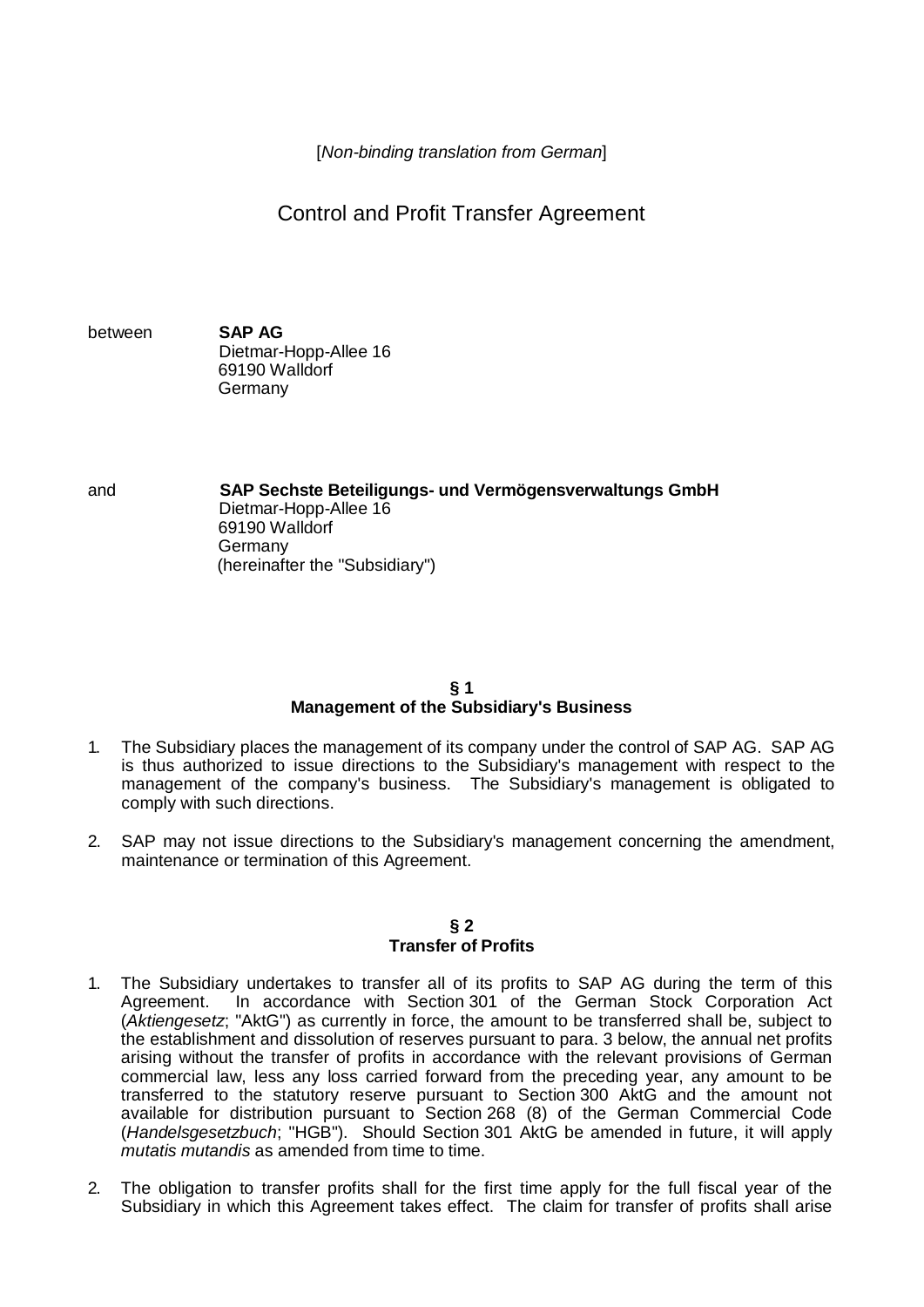and fall due at the end of each fiscal year, and interest shall be payable thereon as from such date in accordance with Sections 352 (1), 353 HGB.

3. The Subsidiary may allocate amounts from the annual net profits to the revenue reserves pursuant to Section 272 (3) HGB with the consent of SAP AG, only to the extent this is permissible under applicable commercial law and justified in economic terms on the basis of reasonable commercial assessment. Any other revenue reserves pursuant to Section 272 (3) HGB established during the term of this Agreement shall, upon SAP AG's request, be dissolved and used to compensate any annual net loss or transferred as profits. Any other reserves and any profit carried forward from the period prior to the date of this Agreement must neither be transferred as profits nor used to compensate any annual net loss.

### **§ 3 Assumption of Loss**

- 1. In accordance with Section 302 (1) AktG, SAP AG shall be obligated to compensate any annual net loss of the Subsidiary which would otherwise arise during the term of this Agreement in accordance with the relevant provisions of applicable commercial law, unless such annual net loss is compensated by withdrawal of any amounts in accordance with Clause 2 (3) sentence 2 hereof from the other revenue reserves pursuant to Section 272 (3) HGB which were allocated to such reserves during the term of this Agreement. Should Section 302 (1) AktG be amended in future, it shall apply as amended from time to time.
- 2. The other paragraphs of Section 302 AktG will also apply *mutatis mutandis* as amended from time to time*.*
- 3. The obligation to assume losses shall for the first time apply for the full fiscal year of the Subsidiary in which this Agreement takes effect. Clause 2 (2) of this Agreement shall apply *mutatis mutandis* to the constitution of such obligation to assume losses, its due date and interest payable thereon.

### **§ 4 Effectiveness and Term**

- 1. The conclusion of this Agreement is conditional upon the approval of the General Meeting of Shareholders of SAP AG and the shareholders' meeting (*Gesellschafterversammlung*) of the Subsidiary. This Agreement shall become effective upon registration in the commercial register of the court having jurisdiction at the place where the Subsidiary has its registered office. Clause 2 (2) sentence 1 and Clause 3 (2) sentence 1 hereof shall remain unaffected.
- 2. The Agreement is concluded for a term of five full years (which do not have to coincide with the calendar year) as from the beginning of the Subsidiary's fiscal year in which the Agreement becomes effective upon registration in the commercial register of the Subsidiary, but no earlier than from the beginning of the fiscal year to which Section 14 (1) sentence 1 of the German Corporate Income Tax Act (*Körperschaftsteuergesetz*) applies for the first time (the "Minimum Term"). The Agreement may not be terminated during the initial five-year term.
- 3. After the Minimum Term, the Agreement shall be automatically renewed for an additional period of one year, unless terminated in writing by either party upon three months' notice to the end of the calendar year. In order to determine whether or not the notice period has been observed, the time of receipt of the notice of termination by the respective other party shall be decisive.
- 4. In the event that a fiscal year of the Subsidiary during the term of this Agreement comprises less than twelve calendar months or a fiscal unity for corporation tax purposes (*körperschaftsteuerliche Organschaft*) is not recognized by the tax authorities for the first year